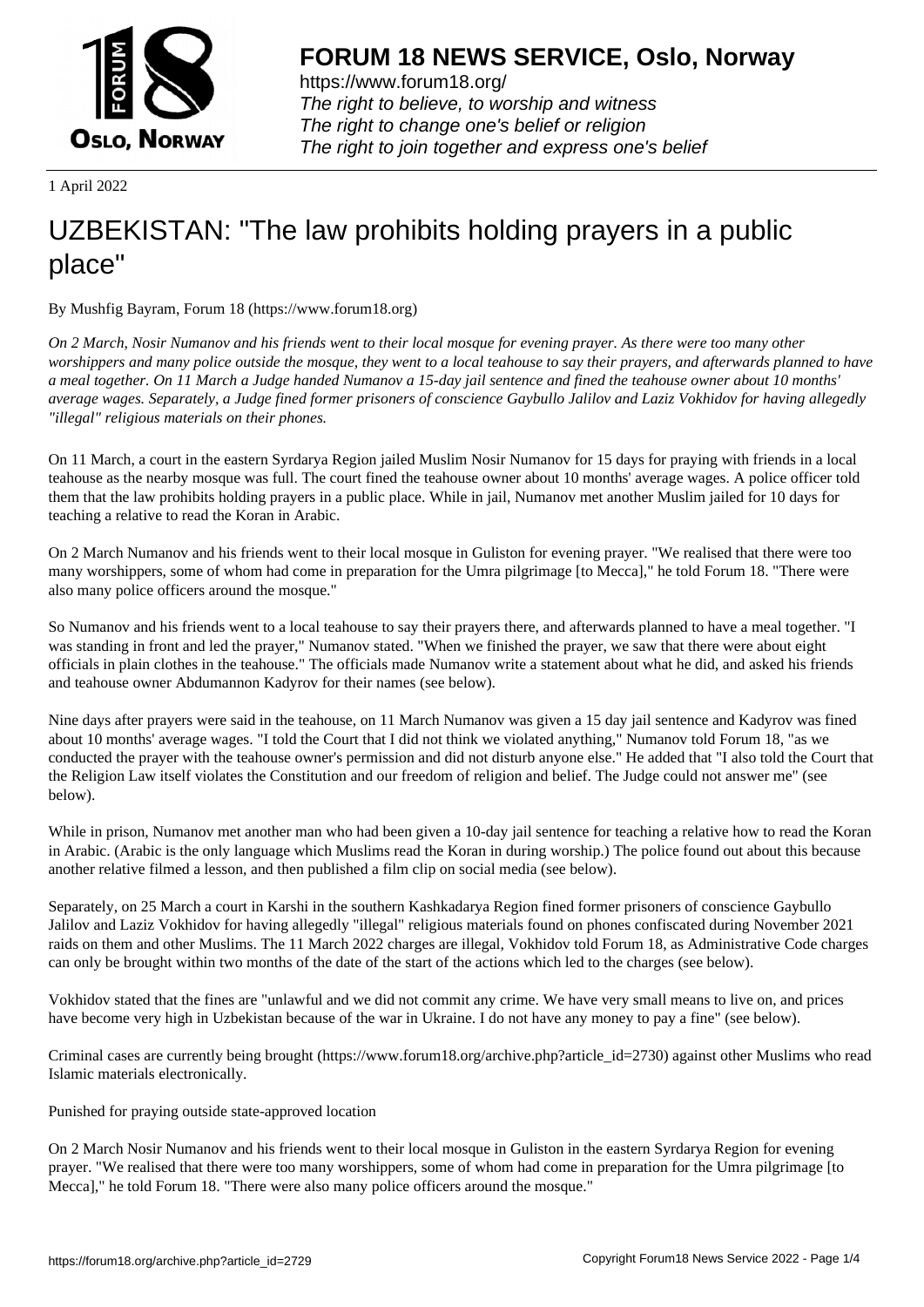was standing in front and led the prayer, we find the prayer, we find the prayer, we saw that the problem we find the problem we find the problem we find the problem we find the problem were about eight about eight eight e officials in plain clothes in the teahouse." One official, who did not show his identification document, told Numanov and his friends that he is from the Police "Struggle with Extremism and Terrorism Department" (https://www.forum18.org/archive.php?article\_id=2699). "We also recognised a State Security Service (https://www.forum18.org/archive.php?article\_id=2699) (SSS) secret police officer," Numanov stated.

The officers made Numanov write a statement about what he did, and asked his friends and teahouse owner Abdumannon Kadyrov for their names. "They talked to us calmly, without rudeness and in a civilised manner," Numanov said. "They told us that the law prohibits holding prayers in a public place (https://www.forum18.org/archive.php?article\_id=2699)."

Lieutenant Colonel Abukosym Latipov of the police "Struggle with Extremism and Terrorism Department" on 31 March refused to say why officials questioned Muslims for saying prayers, and why Numanov and teahouse owner Kadyrov were prosecuted. "We are not allowed to talk to the media," Lieutenant Colonel Latipov told Forum 18.

## The trial

Nine days after prayers were said in the teahouse, on 11 March Numanov and Kadyrov were summoned to Guliston City Criminal Court to be tried under Administrative Code Article 201, Part 2 (https://www.forum18.org/archive.php?article\_id=2699). This punishes "Violation of the procedure for holding religious meetings, street processions, or other religious ceremonies" with a fine between 80 and 100 base units (about 8 to 10 months' average wages) or up to 15 days in jail.

"I told the Court that I did not think we violated anything," Numanov told Forum 18, "as we conducted the prayer with the teahouse owner's permission and did not disturb anyone else." He added that "I also told the Court that the Religion Law (https://www.forum18.org/archive.php?article\_id=2699) itself violates the Constitution and our freedom of religion and belief. The Judge could not answer me."

# Punishments

Judge Ibrokhim Karabayev imposed a 15-day jail sentence on Numanov, and fined teahouse owner Kadyrov 27 million Sums (about 10 months average wages), Numanov told Forum 18 on 30 March.

Officials of Guliston City Criminal Court Chancellery (who refused to give their names) refused to comment on the punishments. One official asked Forum 18 to call back at 6 pm to talk to Judge Karabayev. At 6 pm Judge Karabayev's Assistant (who refused to give his name) claimed to Forum 18 that the Judge was not available.

Police had earlier warned Numanov's friends against saying prayers outside state-approved locations (https://www.forum18.org/archive.php?article\_id=2699) such as state-controlled mosques.

Teahouse owner Kadyrov is not the only business owner targeted for allowing Muslim prayers. In Tashkent, Farkhod Rakhmonov, a businessman who has his own car showroom in the central Yakkasaray District had his premises raided by police (https://www.forum18.org/archive.php?article\_id=2727) on 12 January. Police found that he had allowed his employees to conduct Muslim prayers at work, and on 14 February he was fined about eight months' average wages. Like Kadyrov, Rakhmonov was charged under Administrative Code Article 201, Part 2 (https://www.forum18.org/archive.php?article\_id=2699) ("Violation of the procedure for holding religious meetings, street processions, or other religious ceremonies").

Judge Sanjar Rasulov of Syrdarya Regional Court upheld Numanov's short-term jailing on 15 March, in an appeal decision seen by Forum 18.

Akbar Azimov, Chief of the Syrdarya Regional Court's Chancellery, refused to explain to Forum 18 on 31 March why Muslims and a teahouse owner were punished for prayers being said. Azimov also refused to put Forum 18 through to Judge Rasulov.

## Short-term jailing

Numanov served his 15-day sentence in full and was released on 26 March. "The detention prison is a new building and the conditions are normal," he told Forum 18. "It is a clean place and we were fed three times a day. And we were allowed to say our namaz prayers [Islamic daily prayers]."

Long-term prisoners have been tortured for saying namaz prayers (https://www.forum18.org/archive.php?article\_id=2699).

Jailed for teaching relative how to read Koran

While in prison, Numanov met another man who had been given a 10-day jail sentence for teaching a relative how to read the Koran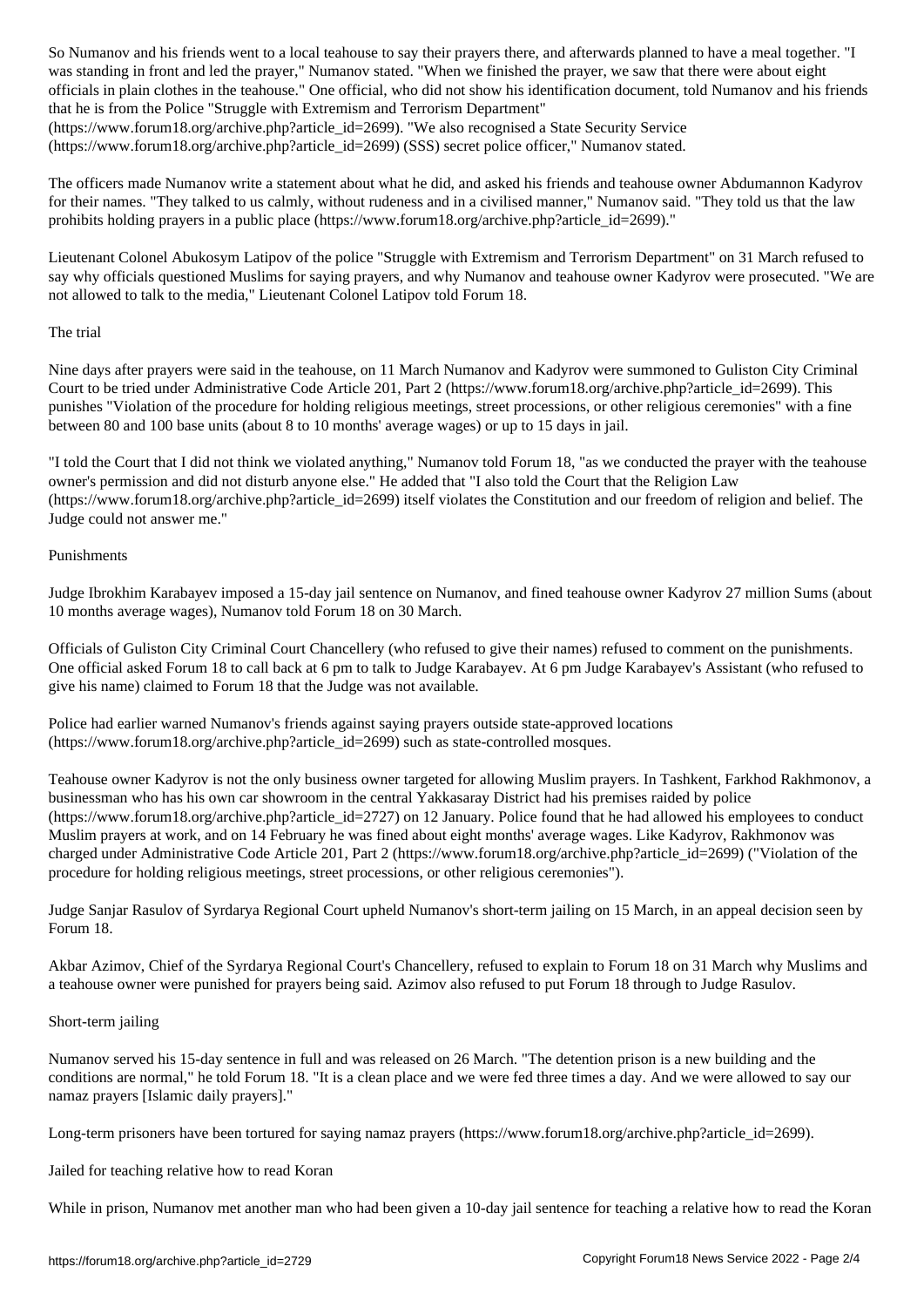Teaching others how to read the Koran without state permission (https://www.forum18.org/archive.php?article\_id=2699) is banned.

Former prisoners of conscience still targeted

another relative filmed a lesson, and then published a film clip on social media.

Former prisoners of conscience Gaybullo Jalilov and Laziz Vokhidov were among Muslims in the southern Kashkadarya Region raided, tortured and questioned by police (https://www.forum18.org/archive.php?article\_id=2723) in November 2021.

"I think they targeted us during the November campaign specifically to discredit us in front of our neighbours and the general public," Jalilov told Forum 18. "They see that time in prison did not break our determination to continue practising our faith. We still attend Mosque regularly, we still wear beards, and we are still respected by our community as examples of good Muslims."

In November-December 2021, the regime carried out a large campaign against Muslims wearing the hijab or beards (https://www.forum18.org/archive.php?article\_id=2712). Since early 2022, Tashkent Police targeted Muslims with raids, house searches, detentions, arrests, administrative punishments (https://www.forum18.org/archive.php?article\_id=2727) (for allowing prayers to take place on business premises, and for teaching religion without state permission), and criminal investigations.

## Cases opened

In mid-March, Jalilov and Vokhidov received text messages from the police warning them that cases had been opened against them both on 11 March under Administrative Code Article 184-3 ("Production, storage or distribution of works promoting national, ethnic, racial, or religious hatred"). Punishments under this Article are a fine between 50 and 100 base units (about 5 to 10 months' average wages) for individuals, or for officials between 100 and 150 base units (about 10 to 15 months' average wages) or up to 15 days in jail.

On 12 March, local police officer Elyor Mahmudov visited Vokhidov in his flat. "He told me," Vokhidov told Forum 18 on 25 March, "that if I agree in court that I violated the law and agree to pay a fine I will be fined." Vokhidov added that Mahmudov told him that if he did not agree to this he would be jailed for 15 days.

Police officer Mahmudov did not answer his phones when Forum 18 called on 28 March.

## Illegal charges

Vokhidov pointed out that the charges were brought for allegedly "illegal" religious materials found on phones confiscated during the November 2021 raids (https://www.forum18.org/archive.php?article\_id=2723). The 11 March 2022 charges are illegal, as Administrative Code charges can only be brought within two months of the date of the start of the actions which led to the charges. "This start date is when the police confiscated our phones in November 2021," Vokhidov observed he had been told by lawyers.

### Hearing, fines

The text messages summoned Jalilov and Vokhidov to Karshi District Criminal Court on 15 March. However, Judge Fakhriddin Choriyev eventually heard the cases on 25 March. Despite the charges being illegal, he fined both men 1,350,000 Sums, or about 5 months' average wages. The Judge also ordered the destruction of the phones confiscated from both men.

"The Judge verbally told us that we should be careful and not use the internet at all," Vokhidov told Forum 18. "This is a clear violation of our freedom of religion and belief. What a day and age we live in."

As is legally possible, the Judge reduced the level of the fines below the minimum 5 months' average wages punishment because of the men's economic circumstances. Vokhidov stated that the fines are "unlawful and we did not commit any crime. We have very small means to live on, and prices have become very high in Uzbekistan because of the war in Ukraine. I do not have any money to pay a fine."

Local police officer Mahmudov supported this and told the Court: "They were recently released from prison, and have no financial means."

Both Vokhidov and Jalilov told Forum 18 that they will not pay the fines. "When we said that we will still not pay the fines," Vokhidov told Forum 18, "the Judge warned us that in that case, bailiffs will confiscate property from us to cover the fine."

### No copy of court decision

A copy of a court decision must be given within 10 days to those found guilty. Without this, no appeal can be made.